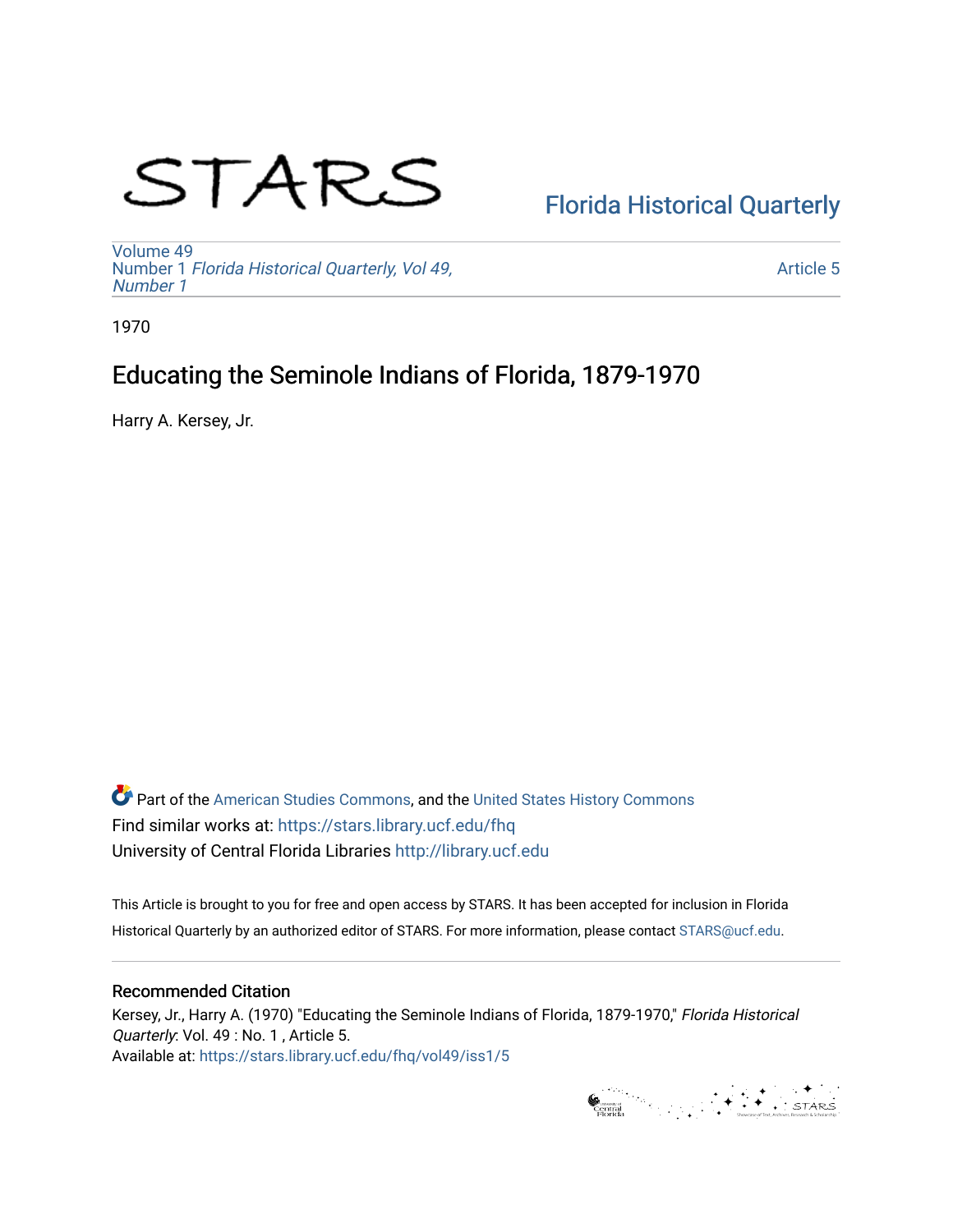#### *by* HARRY A. KERSEY, JR. \*

IT WAS NOT UNTIL the 1920s that Seminole Indian children in<br>Florida began to attend federal and public schools on a T WAS NOT UNTIL the 1920s that Seminole Indian children in regular basis. The Seminoles were among the last tribes to accept the benefits of public school education. Much of the basis for this long resistance is found in the cultural and geographic isolation of the Seminoles. Following a series of devastating confrontations with the government between 1817 and 1858, collectively known as the Seminole Wars, most of the Seminoles who had not been killed were sent to the Indian Territory in Oklahoma. Those few Indians who remained in Florida withdrew to the wild interior swamplands of the southern part of the peninsula. They rarely ventured from their isolated camps in the deep Everglades except to trade at such frontier villages as Fort Myers, Miami, and Fort Lauderdale. They had little use for the settlers who had usurped their lands, and they kept contacts to a minimum. A few males learned enough English to facilitate their commerce in hides, pelts, and plumes, but beyond that there was no desire to become acquainted with white man's ways. Nor were there many positive overtures on the part of the white settlers to acculturate the Seminoles. Throughout the last quarter of the nineteenth century there were isolated instances of informal efforts by missionaries and concerned citizens to teach the basic elements of learning to Seminoles, but there were few federal or state efforts in this direction.

The first person to investigate seriously the educational status of the Seminole was Captain Richard Henry Pratt, founder of the Carlisle Indian Industrial School and one of the most significant figures in the history of Indian education. In 1875, Pratt was placed in charge of seventy-two Indians from the Southwest who were incarcerated at Fort Marion in St.

<sup>\*</sup> Mr. Kersey is associate professor of education at Florida Atlantic University.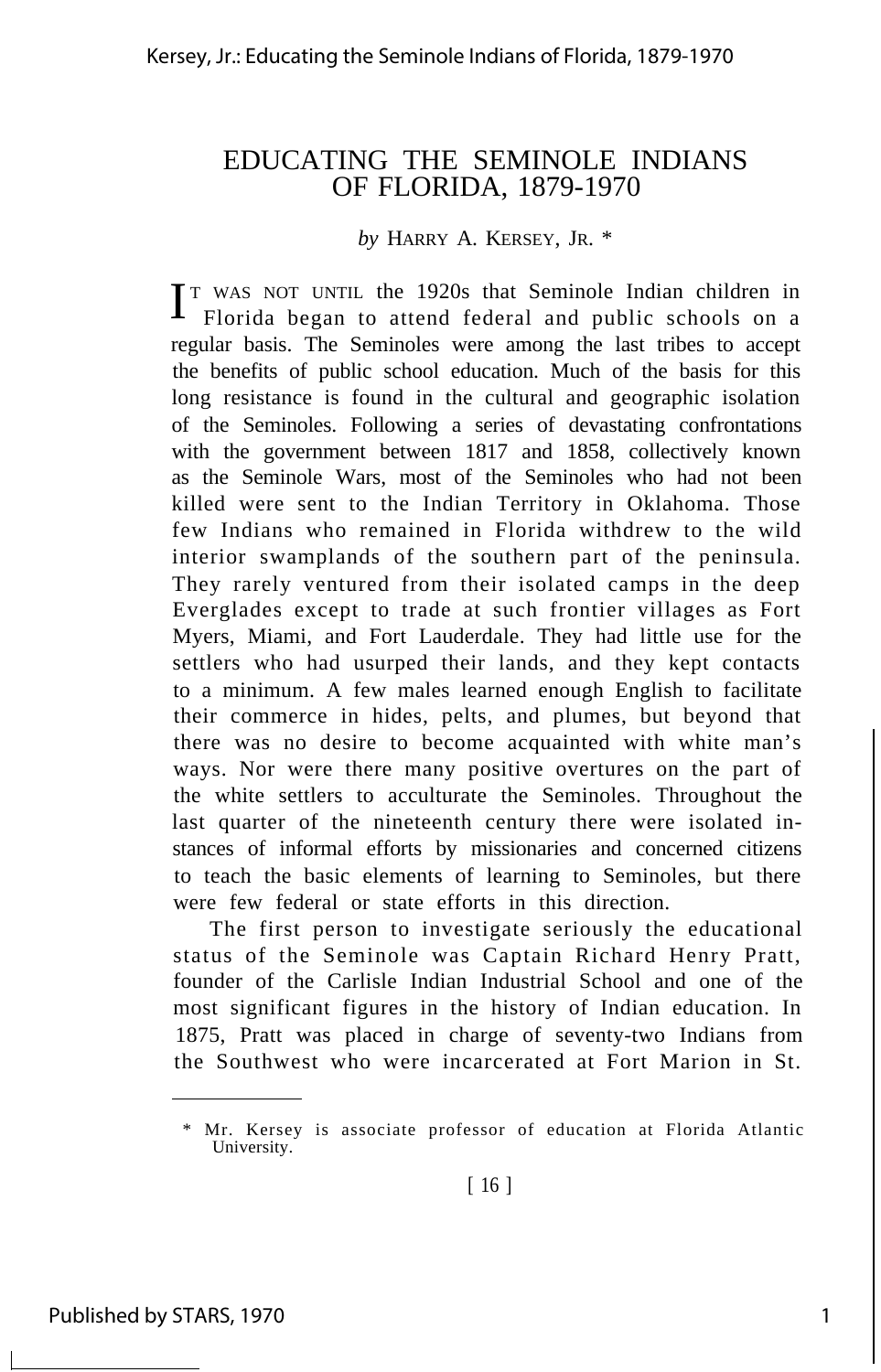Augustine.  $\frac{1}{1}$  He was sincerely interested in his charges and believed that training and education would help them to withstand their period of confinement; moreover, they would be a good influence when they returned to their tribes. Pratt believed that the most important element in educating Indians was to remove them from the reservations so they could learn the white man's culture and to teach them a useful trade. Thus equipped, the Indian's problem of assimilation into white society would be lessened. Four years would pass before Pratt was able to acquire the funds and facilities necessary to implement his revolutionary plan for educating Indians, but in the meantime, "women in St. Augustine, some of them school teachers, undertook to educate some of the Indians in a part of the old fort that was fixed up as a kind of crude classroom."  $2$  Reading and moral instruction were taught, and tools were introduced to help the Indians acquire carpentry skills. Quite a few, it was reported, blended artistic skill with their carpentry work. It was "this educational work," according to a teacher at the fort, "that was the beginning of the Carlisle School."  $3$  The Indians at Fort Marion learned about the white world in numerous ways; many went into town and "served as guides to tourists, did all sorts of odd jobs, worked in saw mills, and picked oranges." <sup>4</sup> Yet, this afforded little opportunity for the Indian to learn a trade, and Pratt continued to work for a regular school. His efforts were rewarded in 1879 when the Carlisle School opened with 147 students.

In the spring of 1879, Pratt was in Washington trying to obtain permission to open his school. At that time the United States Commissioner of Indian Affairs, knowing of the young officer's success with Indians, requested that he undertake an investigation of the Florida Seminole. It was hoped the Seminoles could be induced to join their tribesmen in Oklahoma,

<sup>1.</sup> Jessie Hamm Meyer, "Development of Technical-Vocational Education at the Carlisle Indian Industrial School" (unpublished M.A. thesis, University of Florida, 1954), 12. Omega G. East, "Apache Indians in Fort Marion, 1886-1887," El Escribano (St. Augustine Historical Society), January 1969

<sup>&</sup>quot;Development of Technical-Vocational Education," 19.

<sup>4.</sup> *Ibid .*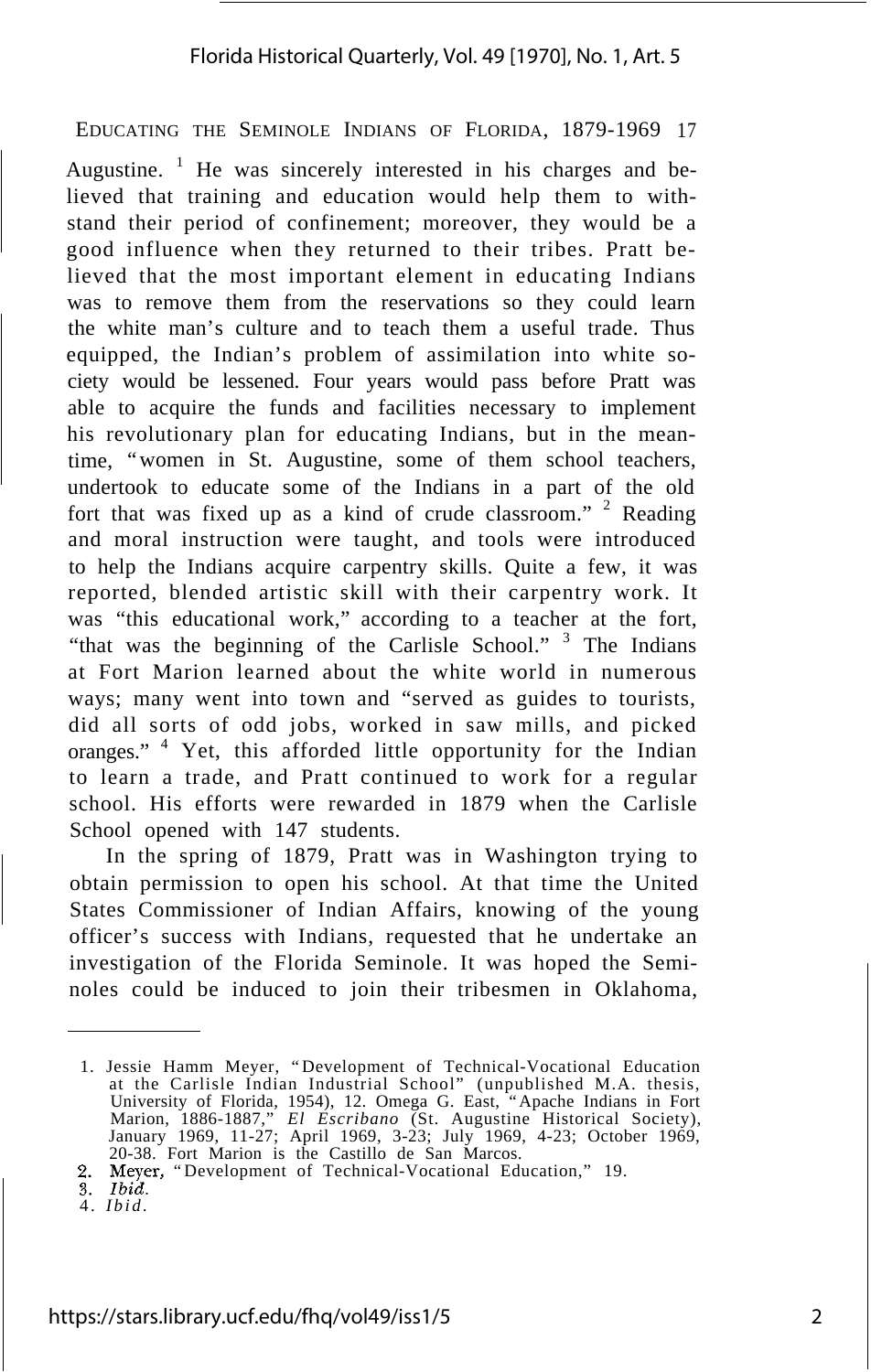and Pratt was to ascertain how the Indians remaining in Florida would view their removal. He agreed to go to Florida, and submitted his report in August and September of that year. The document gives a vivid account of his experiences in the Indian camps and provides one of the earliest studies of postremoval Seminole culture in Florida. The information gained on this trip enabled Pratt to draw a number of conclusions about the Seminole, and led him to make the following suggestions concerning their education:

It is probable that so long as the old Indians remain, who passed through the war of 1835 to 42 and the later wars of 1852-56 & 57 (who are justly suspicious of the United States Govt.) no great progress can be made in the education and civilization of these people. . . .

Their removal to the civilized portion of their tribe in the Indian Territory would more for their advancement than any other plan, but, except by some unworthy trick, they could not be procured to go there. . . .

Their spirit of independence and self help should not be destroyed.

I would recommend that the Department begin the work of redeeming these people from their savage state, by sending among them a responsible man as teacher, having special reference to gathering their children into school. That he be instructed for the present to visit and remain at least ten days in each village, once every three months, gradually inculcating educational ideas, instructing and encouraging them to enlarge their agricultural and stock resources. . . . By these, and other means, he will gain their good will and so their consent to let their children attend school.

A boarding school with manual labor features would be the only school of real value, in which so far as possible the youth should reap tangible rewards for their labor. Old Ft. Brooke at Tampa is probably abandoned for military uses, and would furnish an admirable place for such a school, ready for immediate use.<sup>5</sup>

It should be noted that Captain Pratt's recommendations for solving the "Seminole problem" contained essentially the same educational ideas which he envisioned for Carlisle: an offreservation boarding school was to offer basic education along

<sup>5.</sup> William C. Sturtevant, "R. H. Pratt's Report on the Seminole in 1879," *Florida Anthropologist,* IX (March 1956), 14-15.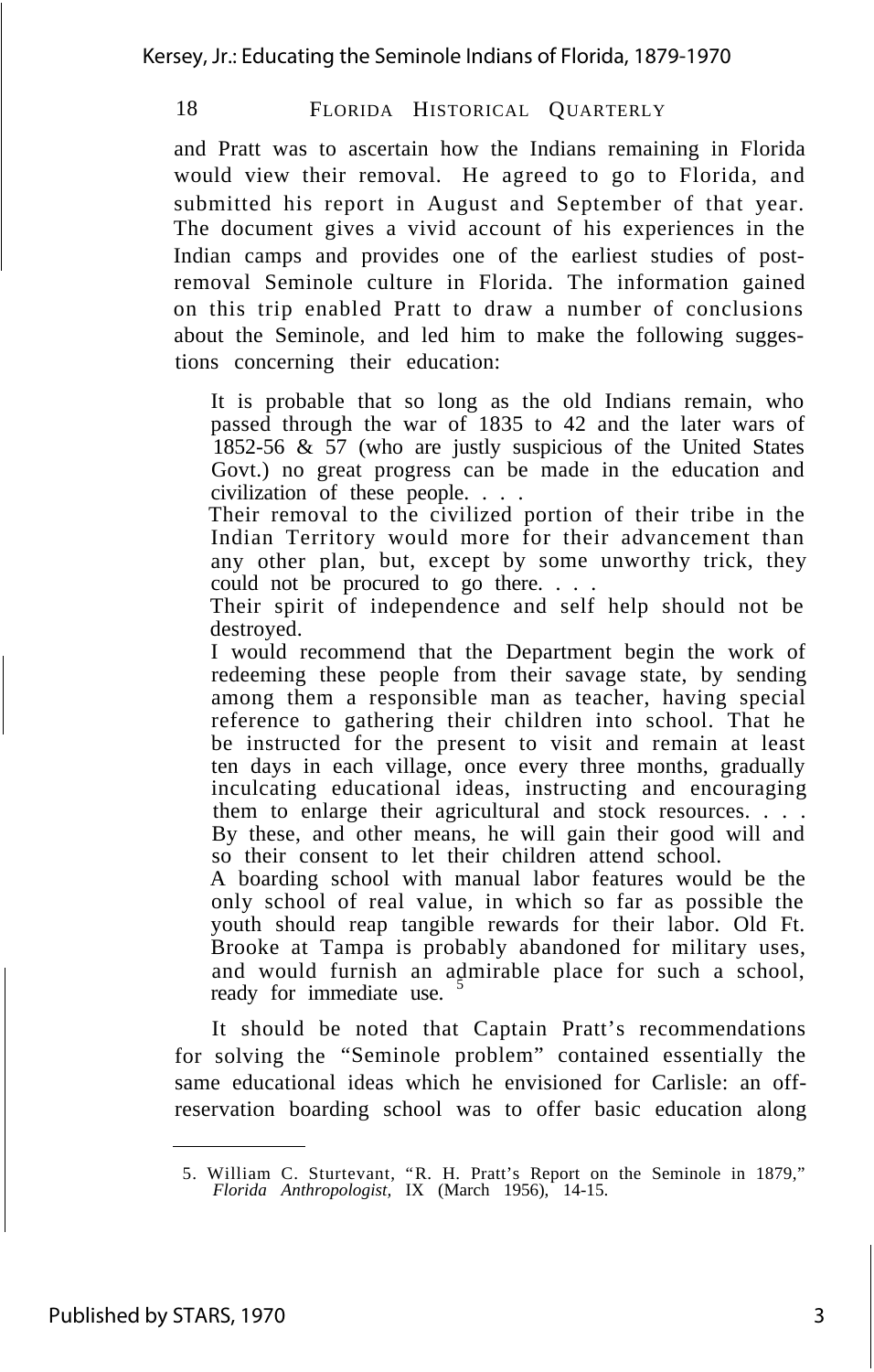with industrial vocational training. Such a program, he believed, was the essential first step in helping the Seminoles to help themselves in preparing for assimilation into white society. Judging by the rather negative response which he received from the Indians, it is surprising that he believed the Seminoles might welcome itinerant teachers in their camps, much less attend a federal boarding school. Nevertheless, Pratt was a humanitarian intent upon helping the Indians, and he evidently viewed his educational program as the starting point for all tribal groups, regardless of their state of acculturation.

Pratt's report "was finally printed in 1888 as one of the documents accompanying the report of special agent A. M. Wilson on his investigations among the Seminole." <sup>6</sup> Perhaps because of this oversight, there were no further government efforts to contact and to educate Seminoles for another decade. However, informal efforts to facilitate Indian schooling did not cease after Pratt's visit. Captain Francis A. Hendry of Fort Myers, whom Pratt described as "one of the largest cattle owners in the state, a worthy and warm friend of the Indians, and one of the few in whom they confide,"  $\frac{7}{1}$  had accompanied the young army officer to the Seminole camps and had aided in the negotiations. In August 1879, Hendry wrote to Pratt informing him of the first breakthrough in getting a Seminole into school:

Fort Myers Aug. 10/79

Dear Capt Pratt

Your esteemed favor of 22 July to hand glad to hear of your safe arrival home.

I am pleased to acknowledge the receipt of Indian Comm report, I read it with much interest. I am happy to state that little Billy Fewel (Tonapacho) is now stoping *[sic]* with me & going to school, our school having commenced since your departure.

Mrs. H having surrendered  $[?]$  the point & is quite willing to have him as her Guest. He has clothed himself in a decent suit of civilized clothing & looks nicely. I hope to keep him, although I am sure he must take his wild Indian Rambles he learns fast and attends promptly not missing an hour.

<sup>6.</sup> *Ibid.,* 2. 7. *Ibid.,* 6.

<sup>8.</sup> F. A. Hendry to Richard H. Pratt, August 10, 1879, *ibid.,* 17. Interpolations are those of Sturtevant.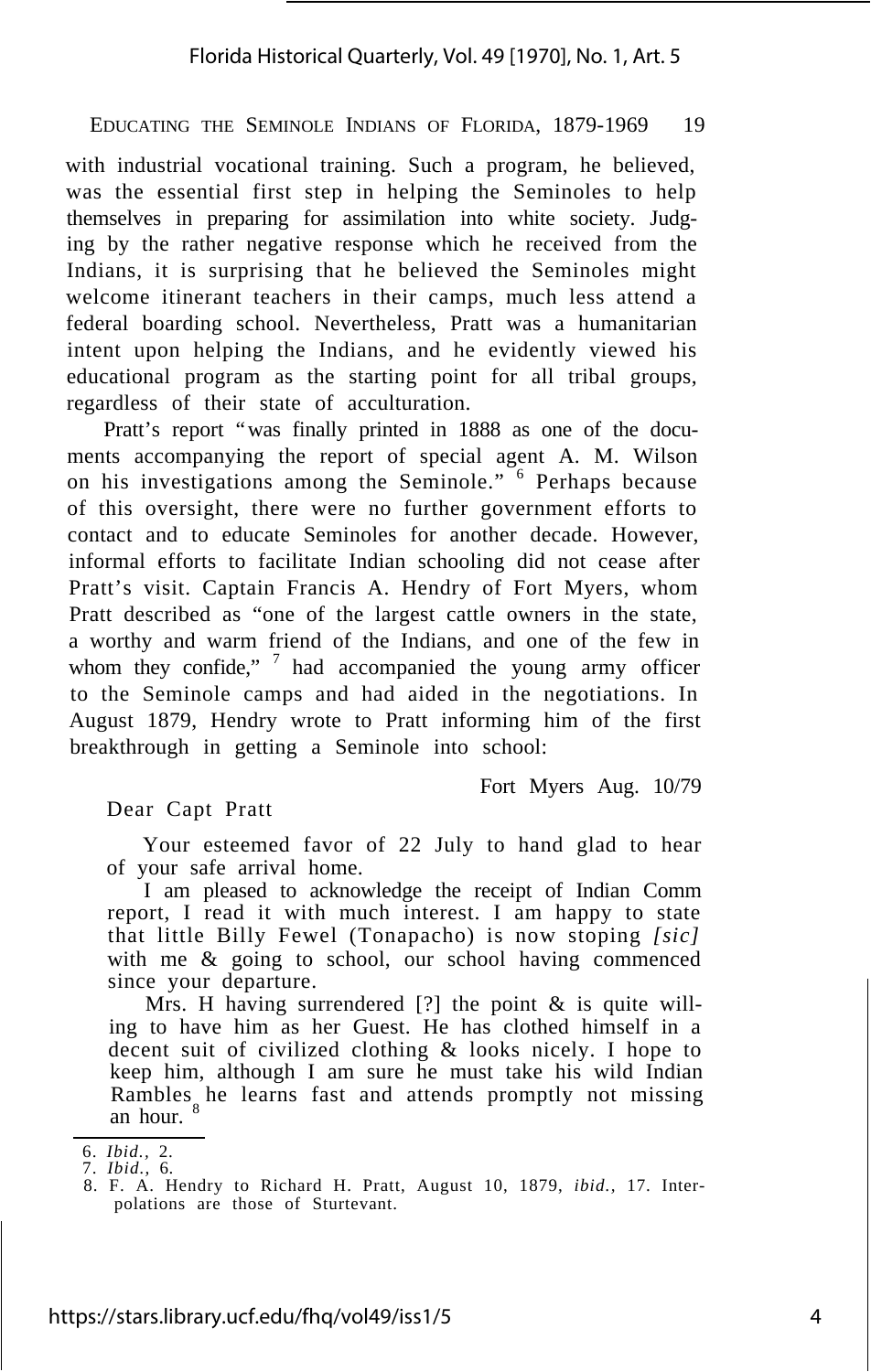Billy Conapatchee, the young Seminole whom the Fort Myers townspeople called by a combination of his anglicized and Indian names, lived with the Hendry family for three years. He attended the Fort Myers "academy," which opened in 1878, along with the Hendry children and other white students from the town. There are no extant records of his school work, these having been lost when the "academy" burned in 1886; however, it was thought that Billy had done creditable work and had been fully accepted by the people of the town. An article in the *Fort Myers Press* relates: "He is an exceptional Indian, havng, through the benevolent action of Capt. Hendry, received a fair common school education in Fort Myers. . . . Like most of his race he is reserved and taciturn, but by no means deceitful or a double dealer. He dresses, when he visits Ft. Myers at least, much more like the white men than do the others of his race. He has numerous friends here who all respect him and speak well of him." 9

When the Reverend Clay MacCauley conducted a survey of the Seminoles for the Smithsonian Institution in 1880, Billy Conapatchee served as his guide and interpreter. MacCauley noted in his report that the boy had been studying the white man's language and ways for more than a year, and "at that time he was the only Seminole who had separated himself from his people and had cast in his lot with the whites."  $10$  This decision to learn the white man's ways placed Billy Conapatchee in grave conflict with his own people; the tribal elders condemned him and only the pleas of his father saved his life. Even so, MacCauley reported at least one threat against the young man's life by another Seminole, and the need of Captain Hendry to intervene in the matter. Evidently Billy had just begun his schooling when he served MacCauley, and his limited English fluency occasionally caused frustration for both men. Billy often did not understand the ethnographer's inquiries concerning Seminole social and political traditions or family relationships; thus the main valve of MacCauley's investigation lay in the description of physical culture. Following one particularly taxing interrogation session on Seminole language, the

**<sup>9.</sup>** *Fort Myers Press,* March 7, 1885.

<sup>10.</sup> Clay MacCauley, "The Seminole Indians of Florida," *Fifth Annual Report of the Bureau of American Ethnology* (Washington, 1887), 492.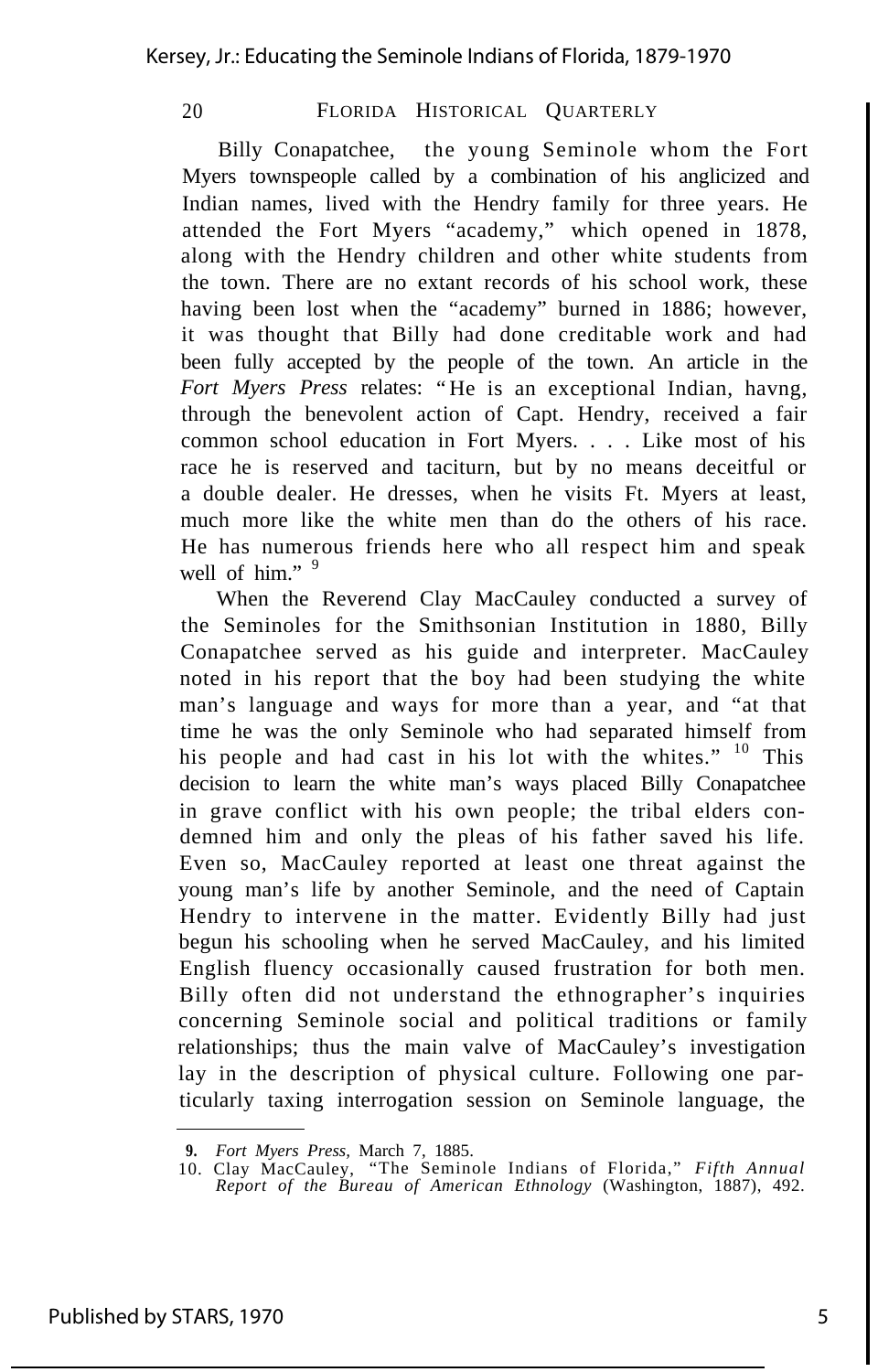following dialogue took place between MacCauley and Billy: " 'Doctor, how long you want me to tell you Indian language?' Why?' I replied, 'are you tired, Billy?' 'No,' he answered, 'a littly. Me think me tell you all. Me don't know English language. Bum-by you come, next winter, me tell you all. Me go to school. Me learn.'  $"$  <sup>11</sup> In part because of the perseverance and alertness shown by Billy, the Reverend MacCauley made the following assessment of Seminole intellectual ability: "In range of intellectual power and mental processes the Florida Indians, when compared with the intellectual abilities and operations of the cultivated American, are quite limited. But if the Seminole are to be judged by comparison with other American aborigines, I believe they easily enter the first class. They seem to be mentally active. . . . Those with whom I particularly dealt were exceptionally patient under the strains to which I put their minds. Ko-nip-ha-tco, by no means a brilliant member of his tribe, is much to be commended for his patient, persistent, intellectual industry." <sup>12</sup>

By 1885, Billy Conapatchee had returned to his home in the Everglades, and no other Seminole - not even his children came seeking the white man's school. The tribal leaders had decided that education was not essential to their well being and discouraged any further incursions in this direction.

Nevertheless, there was renewed interest in aiding the Florida Seminoles after MacCauley's report was published in 1884. In March 1891, Amelia S. Quinton, president of the Missionary Committee of the Women's National Indian Association, accompanied by two other ladies and the ubiquitous Captain Hendry, visited the Indian camps on the western edge of the Everglades. By June of that year, the Indian Association had established a mission for the Seminoles just west of Immokalee. Shortly after Dr. and Mrs. J. E. Brecht, a missionary couple, arrived from St. Louis to begin their nine year apostolate among the Seminoles, the federal government purchased eighty acres of the land and appointed Dr. Brecht as Indian agent. His charge was "to draw the Indians from their swampy and scattered camps to this better location where they might be grouped more closely and thus more successfully drawn into industrial work, with school

<sup>11.</sup> *Ibid.,* 494.

<sup>12.</sup> *Ibid.,* 493.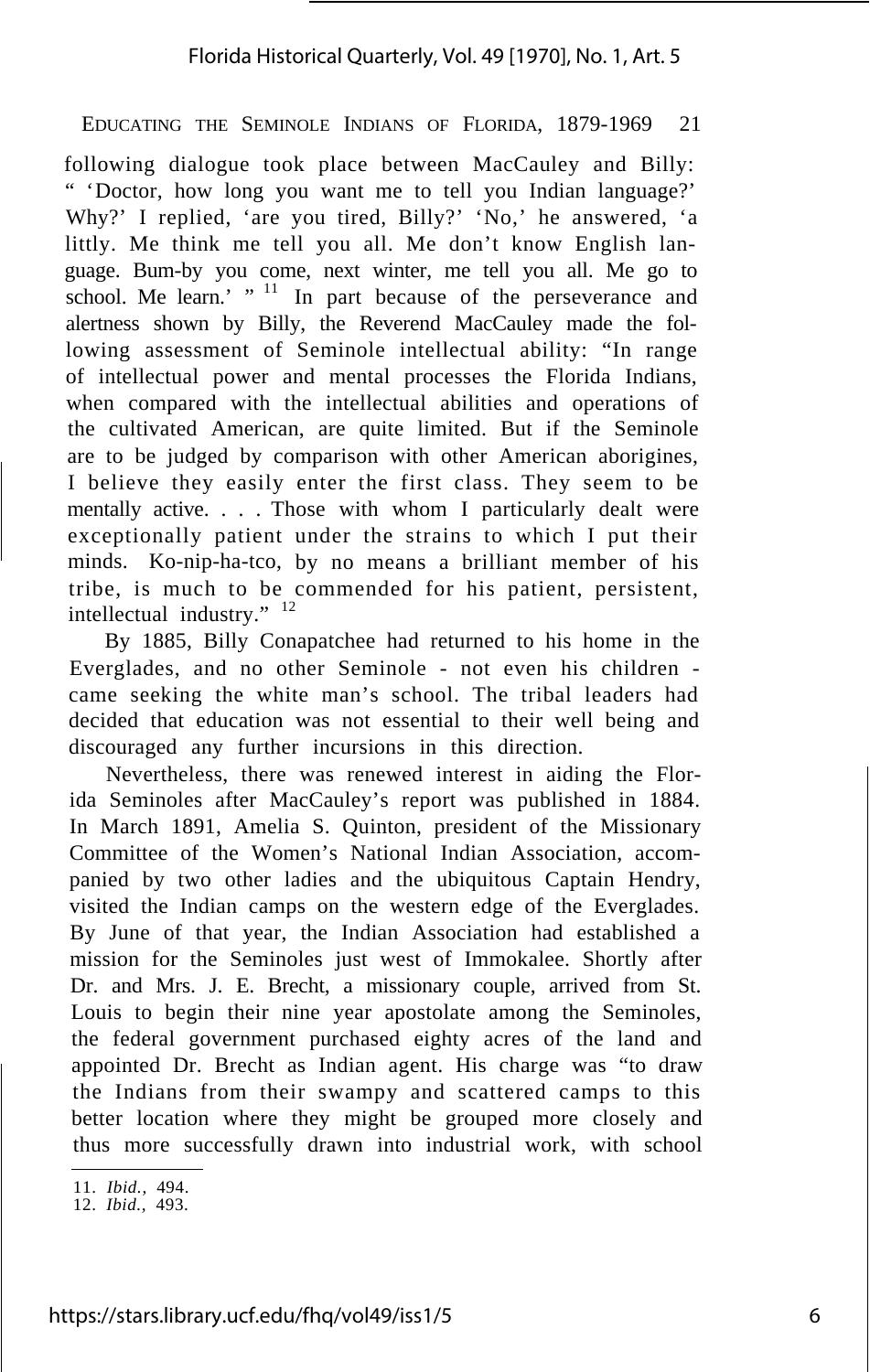facilities and the making of better homes." <sup>13</sup> To help Brecht accomplish this goal, a staff of six employees was sent to work at the station. The government also supplied a sawmill, farm implements, a millhouse, a planing mill, and several mules and oxen. The stage was set to provide industrial education for the Seminole as Pratt had suggested a decade earlier.

The plan failed however. From time to time a few Indians visited the station briefly and then returned to their camps in the Everglades. One observer later reported, "The Indians steadily refused to accept any of the freely offered benefits of the school and other material aid, even so far as refusing to accept a board from the mill or a handful of nails from the warehouse." <sup>14</sup> Excerpts from the agent's reports during these years chronicle the Seminole's deep seated resistance to change: "I am sorry to say progress is much slower than one could wish, but they are not standing still. . . . More of the younger men are putting on citizen's dress. . . . The older Indians are holding back the young men and girls. Many, especially the boys seem anxious to learn to read, but have not the courage to break away from the influences brought to bear upon them. . . . No organized school work has been carried on at the station." <sup>15</sup> In his final accounting just prior to leaving Immokalee in 1899, Dr. Brecht set down his views on the educability of the Seminoles: "In conclusion, I would say that, although the efforts of the earlier years of this service to win the Indians to organized school work were not successful, the evidence of the good result of the camp work was sufficient to make us feel that persistent and continued effort in that line would accomplish the desired result, and I have such faith in these Indians as to believe that by a constant mingling among them of earnest workers they would be brought out of their aversion and stolid indifference to education and progress." <sup>16</sup>

The failure of the government station and school at Immokalee to reach the Seminole could not be laid to any lack of effort on the part of the Brechts. There is ample evidence that they were well liked by the Indians who often visited in their

<sup>13.</sup> Roy Nash, "Survey of the Seminole Indians of Florida," February 28, 1931. 71 Cong., 3rd Sess., *Senate Document No.* 314, 62.

<sup>14.</sup> *Ibid.*, 61.<br>15. *Ibid.*, 62.

<sup>16.</sup> *Ibid.*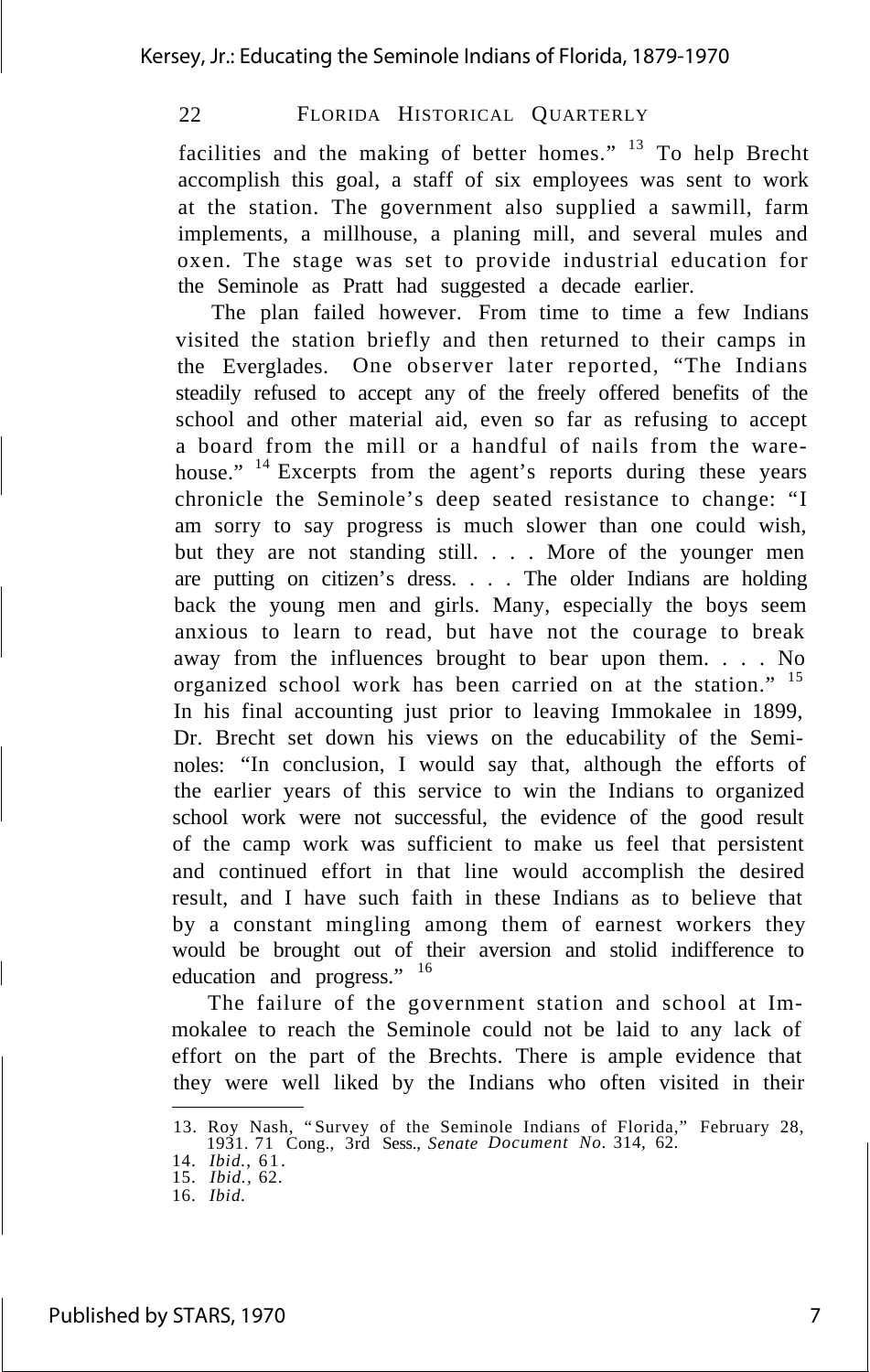home, and the couple occasionally attended the Green Corn dance as guests of the Seminoles. Moreover, from the mention of their work in the camps it would seem that the Brechts took seriously Pratt's admonition to send teachers out among the Seminoles to lay the ground work for formal schooling. Even so, this relationship could not overcome the general resistance of the Seminoles to accepting the white man's ways. Two factors militated against the success of the station: it was too far removed from the Indians it was to serve, and it promoted a lifestyle they were not ready to embrace. The Seminole camps and hunting grounds were some twenty to forty miles distant from Immokalee and traders were closer. As long as there was a demand for the products of hunting, the Seminoles did not find it feasible to take up industrial pursuits. But perhaps even more important was the existence of the large number of older Seminoles mentioned by Pratt, who still harbored great animosity toward anything connected with the United States and this foredoomed the success of the venture. Thus, the first substantive attempt by the government to entice the Seminoles into a more domesticated way of life ended in failure. For the next quarter century the greatest educational headway would be made, not by organized governmental efforts, but through the earnest endeavor of dedicated private citizens who, like Captain Hendry, were acknowledged friends of the Seminoles and were accepted as such by the tribe.

The first white person to have notable success in befriending and educating small Seminole children was Ivy Julia Cromartie Stranahan, who came to the frontier village of Fort Lauderdale in 1899 as the first school teacher. Her school opened with nine students attending a small clapboard building which the townspeople had erected in a clearing among the palmettos; the enrollment reached eleven students by the end of the term - but none were Indian children. The following year the young school teacher resigned her position to marry Frank Stranahan who operated a trading post and stage coach stopover on the New River. Seminoles from camps in the Big Cypress swamp trusted Stranahan and frequented his post to trade their pelts and hides, so over the years his wife came to know and respect the Indian people, and she gave unstintingly of her time and energies in their behalf. She was instrumental in establishing the first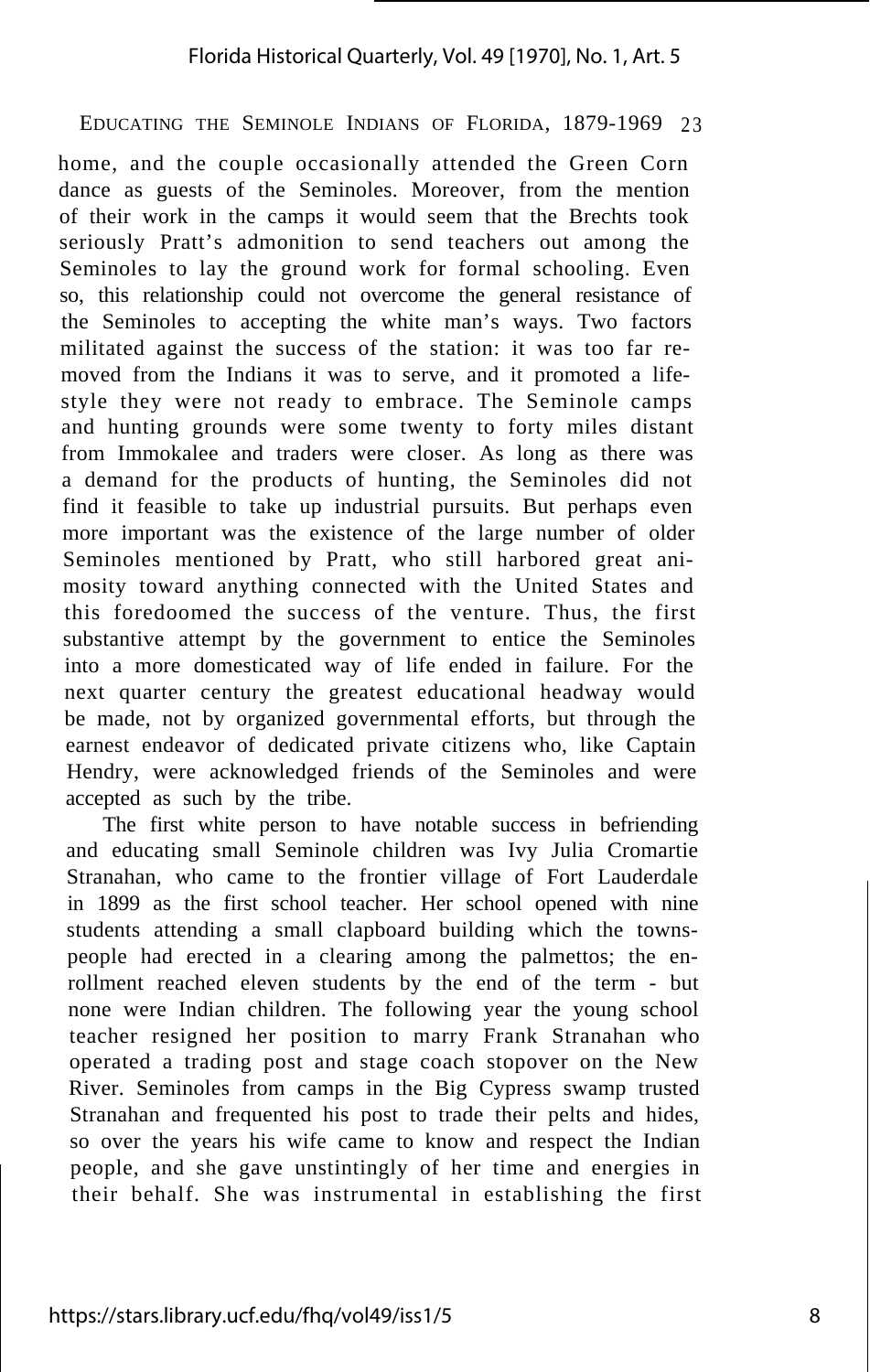permanent reservation for the Seminoles. She also ministered to their health needs, promoted education for their children, and served as their spokesman with the white community at large for over half a century.

Mrs. Stranahan has often recounted her experiences in attempting to teach Seminole children their ABC's early in this century. <sup>17</sup> For the first year or so the Indian children would not come near the white woman at the trading post, but ultimately a rapport was established, and the small Seminoles roamed the Stranahan household freely during their frequent visits. At this point Mrs. Stranahan felt that it was her Christian duty to work with the youngsters so that they might be better prepared to cope with the ever encroaching white culture. Shunning the traditional school materials such as the Webster blueback speller and McGuffey readers, she used large brightly colored religious posters supplied by the Presbyterian church in Fort Lauderdale. These posters contained pictures of saints, apostles, and other scriptural figures with their names printed underneath. The Seminole children learned their letters by examining such materials as they gathered on the Stranahans' back porch, or around her Model-T Ford when she drove to nearby camps. These visits became more frequent when a number of Indian families settled in the Fort Lauderdale area.

The educational forays by Mrs. Stranahan were not always well received. "The parents frowned upon education," she recalled, and the "Medicine Men detested it." <sup>18</sup> Therefore, she concentrated on the children and did not attempt to change their elders' mode of living. Moreover, she realized that the ways of the white man were not necessarily the best for Indians, and she always told the children, "we don't want to make you like us. We just want to give you education, so that you can make the best of what you are."  $19$  Despite the resistance of some tribal elders and the hardships involved, Mrs. Stranahan continued her informal teaching for over twenty-five years, ceasing only when a federal day school was opened on the Dania Seminole Reservation in 1927. Even so, she continued to offer aid

<sup>17.</sup> Interview with Mrs. Frank Stranahan, February 12, 1968. See also August Burghard, *Watchie-Esta/Hutrie (The Little White Mother)* (Fort Lauderdale, 1968), *passim.*

<sup>18.</sup> *Fort Lauderdale News,* September 29, 1968.

<sup>19.</sup> *Ibid.*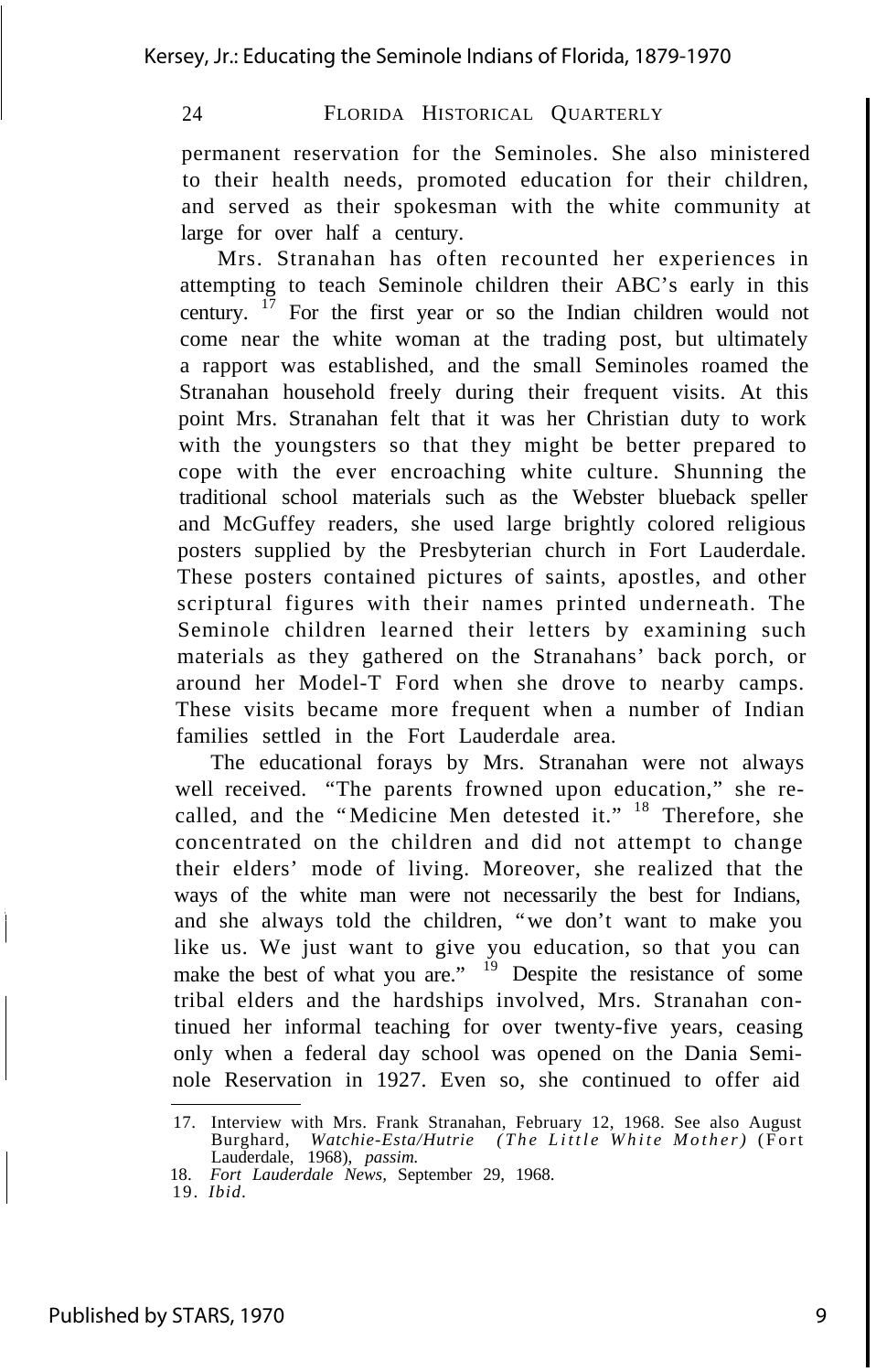#### Florida Historical Quarterly, Vol. 49 [1970], No. 1, Art. 5

EDUCATING THE SEMINOLE INDIANS OF FLORIDA, 1879-1969 25

and counsel to her Indian friends and organized a group known as Friends of the Seminoles to carry on her work. Today, in her late eighties, Mrs. Stranahan is recognized as "the first lady of Fort Lauderdale," and has received numerous accolades for her humanitarian work among the Indians of Florida.

It was primarily through the exertions of Mrs. Stranahan that Tony Tommie, a Seminole lad of fifteen, entered the Fort Lauderdale elementary school in 1915. The reminiscences of his teachers and schoolmates, many of whom still reside in the area, show that Tony was an affable and intelligent youngster who was well liked by the townspeople. He cut a dashing figure in his brightly-hued Seminole shirt and long pants (this at a time when schoolboys still wore knickers), and was invariably barefooted even in school. He entered the third grade and made rapid progress. "He was a good student," one teacher recalled, "and he was very anxious to learn and especially did he want to learn how to read and spell. He learned to read and write and to spell down here . . . he went fast because of his age . . . he had the intelligence, he just hadn't had the opportunity."  $20$ Although Tony was older than his classmates there was no friction and the white children seemed to be proud of him. After two terms at the public school, Tony Tommie was sent to a federal boarding school for Indians in Oklahoma; upon his return he became the acknowledged leader of the Seminole people in the Fort Lauderdale area - although tribal leaders in other parts of the state disputed his claim to speak with any authority.<sup>21</sup>

The entry of this young Seminole into the white man's school marked a significant departure from tradition, as was pointed out in a report by the agent, Reverend Lucien A. Spencer: "Tony B. M. Tommie completed the work of two grades in the public school of Fort Lauderdale during the past year. The fact that we have one boy in school by tribal permission is an advance. . . . The time is not far distant when the tribal law forbidding education and providing that persons learning to read and write shall have their ears cropped will be repealed."  $22$  There was apparently no serious repercussions from Tony Tommie's

<sup>20.</sup> Interview with Eleanor Boyd Miller, April 19, 1969. Tape in files of author.

<sup>21.</sup> *St. Petersburg Daily News,* February 15, 1927. 22. Nash, "Survey of the Seminole Indians of Florida," 34.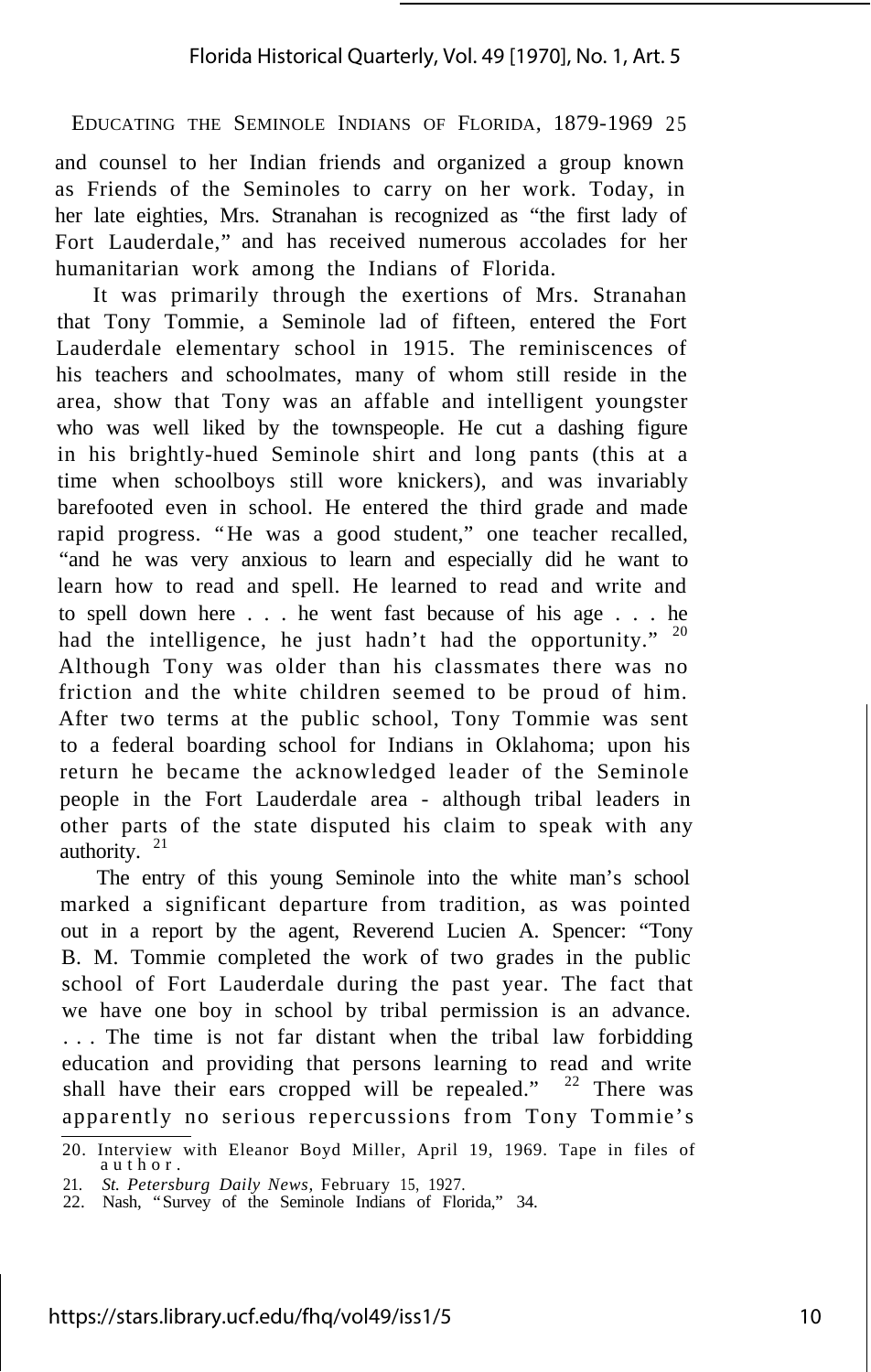schooling, for by 1920 the agent could report, "Fort Lauderdale camp for several years has had representation in the public schools; the county school at Indian Town has also enrolled several Indian children."  $23$  These entries should not lead one to assume, however, that the tribe had totally reversed itself and had embraced white man's education *per se.* Sam Tommie recalls that his older brother Tony was ostracized by many of his people and won only the grudging permission of the tribal council to attend school. Only a handful of Seminoles cared about learning to read and write, and there remained a hostility toward schooling that would manifest itself in various forms when federal day schools were established on the reservations.

The first Seminole reservation in Florida was established west of Dania in 1926, and an elementary day school was opened in February of the following year. From the first all did not run smoothly. According to the agent's report: "On the Sunday preceding Tony Tommie, a self-styled chief of all the Seminoles, and certain white friends professing great friendship for and interest in these Indians, visited the camp in my absence and impressed upon the Indians that the children would all have to submit to vaccination as the first step when school opened. Thereupon all the Indians fled from the camp except one family and the school opened with but three pupils."  $24$  A Seminole woman, Mrs. Lena King, was the first teacher at the school. Enrollment rose to eighteen by the end of the year; however, there were twenty-five desks available in the school. Agent Spencer was determined to expose more Semiole children to the benefits of education, and he attempted to persuade a number of families living some distance from the reservation to move there. When he met with resistance from some of the headmen of the tribe, the agent proved to betough and resourceful. In 1927 he reported: "The Indian Town camp which I was preparing to move here refused to come on account of the above interference, and I promptly cut off their ration supply. At the end of three weeks of starvation they moved here and placed their children in school."  $25$ 

In 1928 the day school opened for a second year with Mrs.

<sup>23.</sup> *Ibid.*

<sup>24.</sup> *Ibid.* 25. *Ibid.,* 2.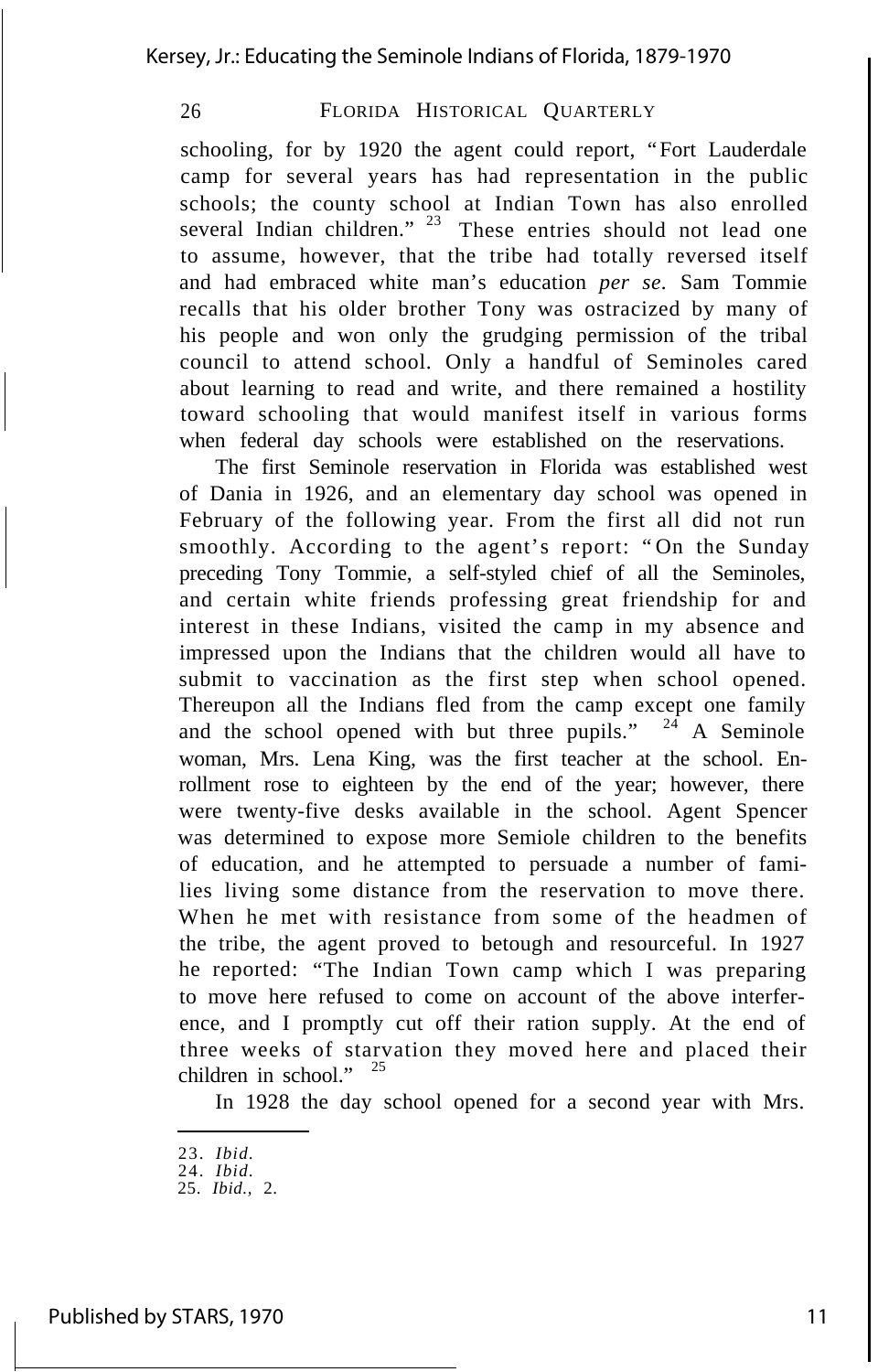#### Florida Historical Quarterly, Vol. 49 [1970], No. 1, Art. 5

EDUCATING THE SEMINOLE INDIANS OF FLORIDA, 1879-1969 27

John Marshall, Captain Spencer's daughter, as the teacher. The school under her care was described by Nash in his 1931 report to the United States Senate: "Two sessions were held daily, one in the morning for half a dozen children and two women; another in the evening for two men who are eager to learn to read but too old to make much progress. The school term is six months." <sup>26</sup> He also gave a frank appraisal of the educational status of the Seminole tribe: "The net result of all this education, formal and informal, is perhaps four Seminoles who can carry on a conversation in fairly fluent English, three who can write an understandable though ungrammatical letter and keep simple accounts." <sup>27</sup>

Evidently this low level of attendance and achievement prevailed as long as efforts to educate Seminole children were centered exclusively in the reservation school. Most of the tribe remained apathetic toward schooling, and parents did not force their children to attend classes. The quality of the educational program was uneven, and there was a rapid turnover of teachers. The general atmosphere of the school can best be gauged from this account by a former student:

Some of them (parents) sent their children to school. We weren't forced to go. We could go if we want to, but we didn't have to go. They didn't tell us to go. But once in a while the curiosity got us so that we would get there. I think we were pretty loud or mean or something that they didn't stay too long, the teachers didn't. In those days we didn't know what school life was and we just won't cooperate, that's all. . . . I remember that they tried to make us sit down and teach the books and all that. Of course, our Grandmother told us that we were not supposed to go to school and all that. So we just . . . give the mysteries, I guess, or mean or whatever you want to call it, to the teacher until one leaves and then the other one comes. Mrs. DeVault was the last teacher I know that was there, but she didn't stay too long. . . . We don't know what school was because the Indian kids didn't go to school, and we just didn't care whether we went to school or not. We'd rather be out swimming somewhere. . . . None of us didn't stay too long. We come and spend a few hours, and we would just walk out when we feel like it. I went to school all right, but it is just that I didn't stay long

<sup>26.</sup> *Ibid.*

<sup>27.</sup> *Ibid.,* 35.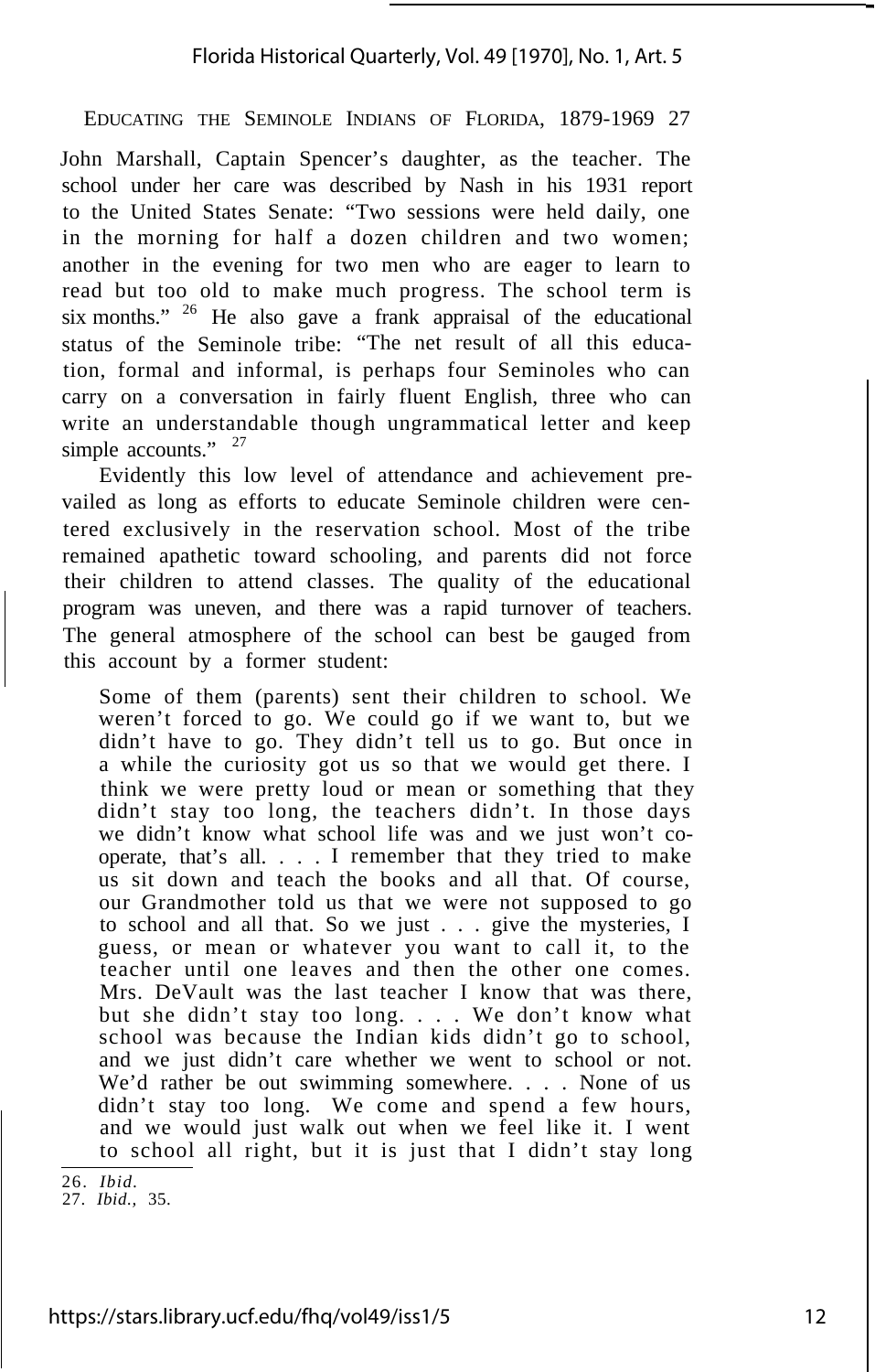enough to know what it was all about. That's why I didn't know nothing until I went to (boarding) school on my own. . . . I would go home and tell my mother that the teacher was mean to me and she would get mad at them instead of getting after me, see, that's the way it was and we didn't care.

With incidents such as these to report, government officials probably had grave misgivings about ever educating Seminole children. Thus when the depression years brought a paucity of federal funds, it was decided in 1936 to close the Dania day school. It was held that any Indian child desiring an education could attend the public schools or go away to a federal boarding school. Moreover, it was deemed desirable that Indian children be assimilated into the life of the community through attendance at the public schools. However, there was no rush by Seminole parents to enroll their offspring in schools off the reservation, nor were the local schools anxious to accept Indian children; in fact, none actually attended until the 1940s. When the day school closed a few of the children, under the auspices of Mrs. Stranahan's group, were sent away to the Cherokee Indian School in North Carolina. Two of the girls remained there until they graduated from high school in 1945.

There is some question whether Seminoles were ever excluded from public schools due to segregation policies - and the answer is not clear cut. Undoubtedly, the greatest factor retarding the school attendance of Indian children throughout most of this century has been the tribe's indifference toward education. This was most pronounced among the Seminoles living in the Everglades south of Lake Okeechobee. On the other hand, there have been numerous instances of Indians, either singly or in small groups, attending public schools along the East coast since 1915. This did not represent a mass ethnic influx and by most accounts they did not stay long or encounter undue hostility. However, by the early 1950s the situation had changed. A relatively large number of Indian children were ready to enter public school, and some counties were fearful that this might set a dangerous precedent for integrating the schools. In one instance Glades County, where the Brighton Reservation is located, refused to take Seminoles and they were

28. Interview with Betty Mae Jumper, June 17, 1969. Tape in files of author.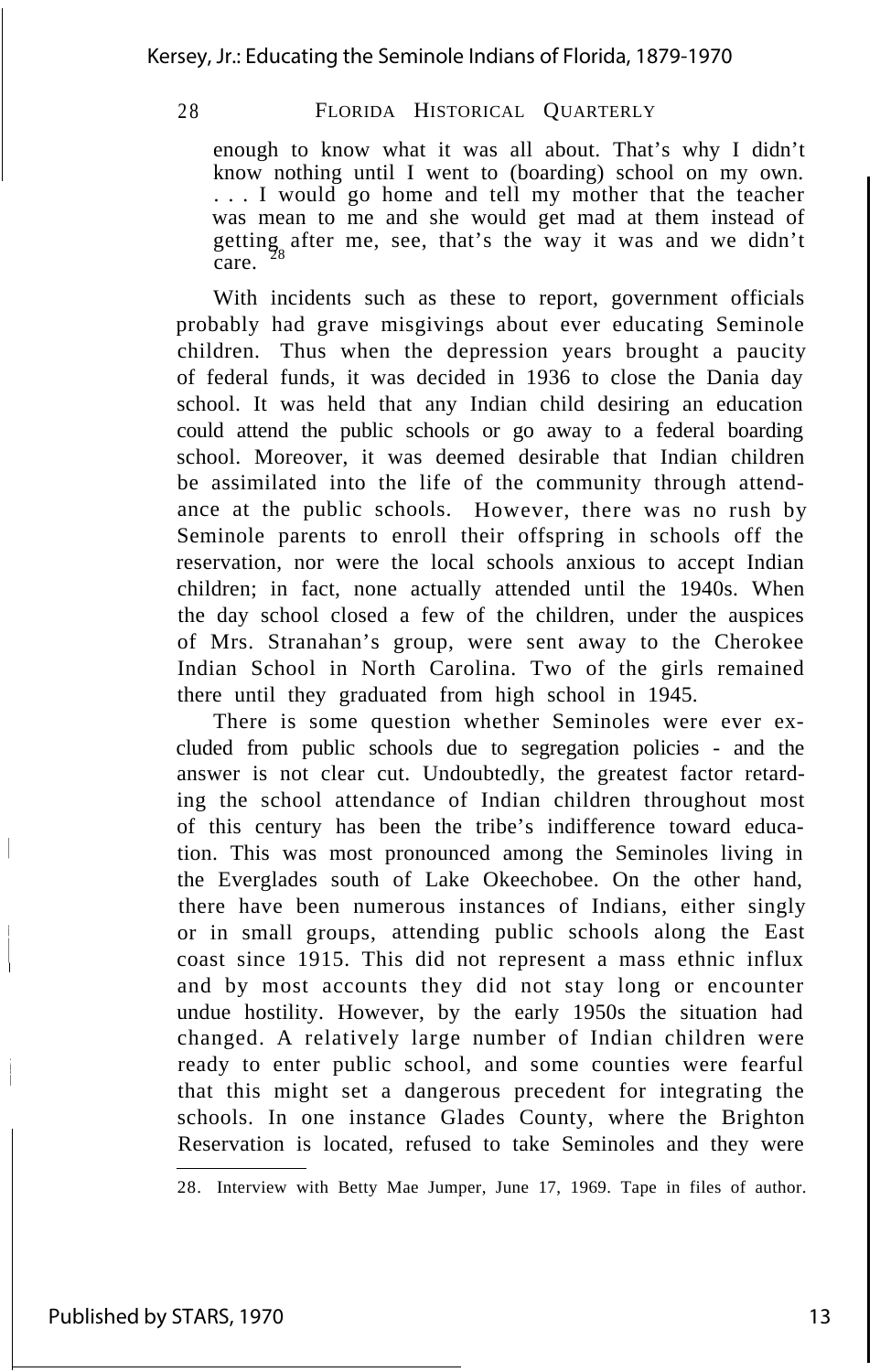bussed to Okeechobee City for a number of years. There were similar problems in Hendry and Collier counties as well. Today, the Indian children are accepted in the schools of the counties where they reside. How adequately the schools have met the special educational needs of these children is another question that must be investigated elsewhere.

When Seminole children began to attend public schools regularly, mainly through the efforts of the Friends of the Seminoles organization, they encountered some problems of adjustment to a new environment. The principal of the Dania elementary school at that time recalls: "I think we would be putting it mildly if we said they were still a little wild! They were a little bit clannish and they were not used to being restricted by the four walls of a classroom, and they had very little knowledge of or use of restroom facilities and things of this sort, so we had some rough moments in the beginning. . . . We tried not to discipline them in the very beginning for the simple reason that we did not want to discourage the Indians, and I think it was through patience of the teachers really that they started to adjust in the classrooms and to make proper use of restroom facilities and things of this sort. I think one of the things that we were most conscious of at that particular time was the fact that if we were going to make them feel welcome in the school, we couldn't do it by punishing them for things that were really no fault of their own, because they were not used to these things on the reservations and they had to learn to use them while they were attending school." He also remembers that "the students accepted them quite well."  $29$  The greatest problem that confronted the school faculty then as now was to get the Seminole parents interested in education; for the first year no parents came to the school to see how their children were getting along.

Although it was feasible to close the Dania day school, ostensibly to transfer the children to nearby public schools, this was not the case on the two outlying reservations which were very remote. Therefore the Bureau of Indian Affairs established elementary day schools on the Brighton Reservation in 1938 and on the Big Cypress Reservation in 1940. The story of these two

<sup>29.</sup> Interview with Myron Ashmore, May 12, 1969. Tape in files of author.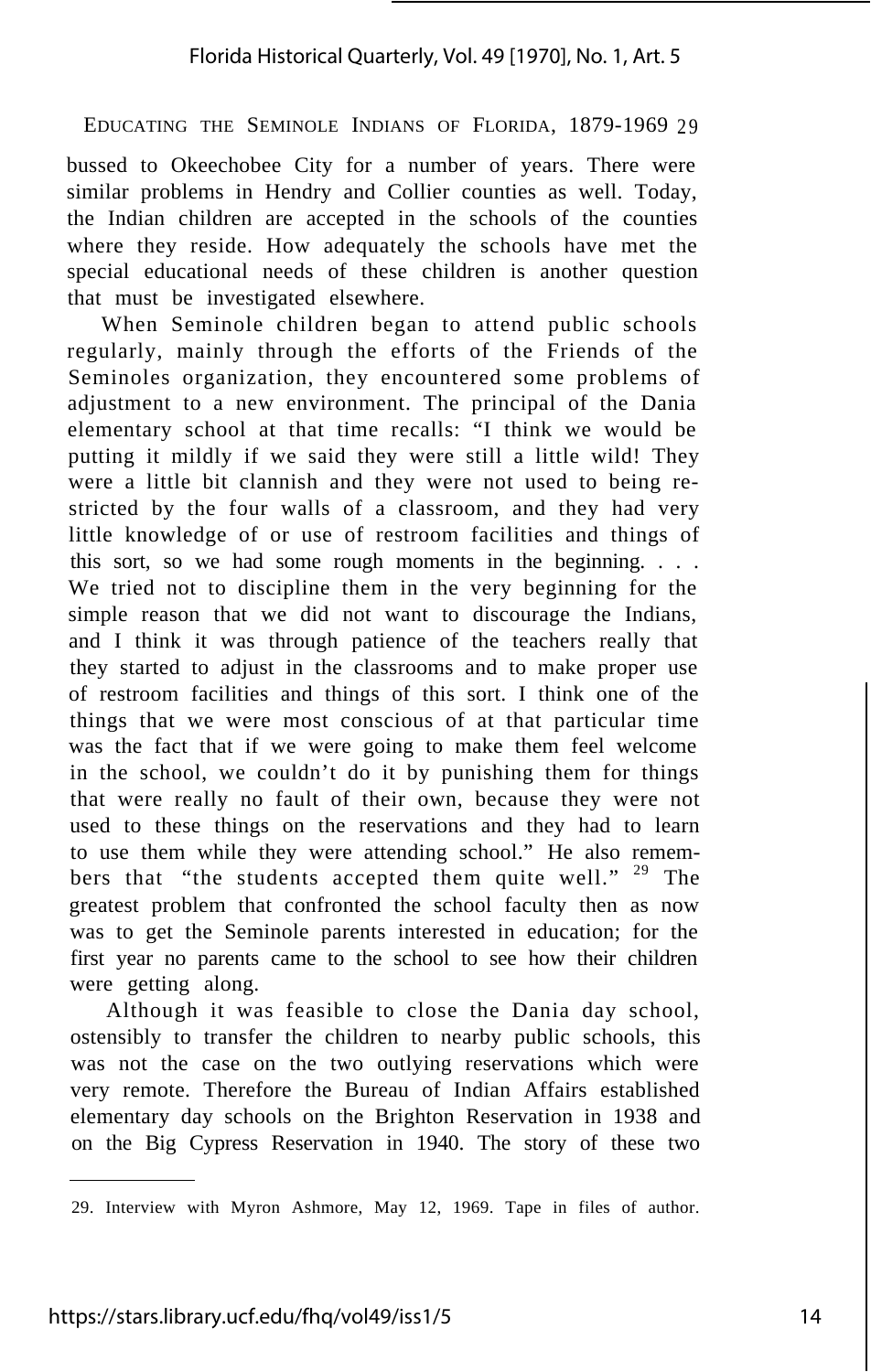schools reflects to a great degree the acculturational differences which exist within the Seminole tribe today.

The approximately 300 people who live on the Brighton Reservation north of Lake Okeechobee are Cow Creek Seminoles. They speak the Creek language which was the major tongue of the Seminole when they migrated to Florida in the eighteenth century. The people from this reservation are excellent cattlemen and farm workers who are well accepted in the nearby agricultural communities where they have long been employed. Because of their contacts with off-reservation society, these Indians are generally more advanced socially than the rest of the tribe. They were the first to accept the value of education and the Brighton day school was well attended. The teacher who ran the school throughout the sixteen years of its existence has given the following account of the situation which he encountered:

We opened the school with eight children. . . . We helped with the building and also became acquainted with the people . . . a few could speak some English and understand some, but neither my wife nor I could speak the Creek language which the Indians at Brighton use. . . . They ranged in age from six years to about sixteen, and only one of these had ever been in school. One of the boys spoke fairly good English, the one who had attended public school. . . . There really was not much support for the school at the beginning. The people on the Brighton reservation are good workers; they are hard working people. If there was not work on the reservation they would go out to ranches and farms, sometimes thirty or forty miles away, to work; and when the winter's truck farming season opened they often would take the whole family and go to these farms until the crop was harvested, and take the children along. In fact, the children worked too. . . . Our attendance for the first two or three years probably ranged in seventy-two to seventy-five per cent attendance. But at time went on the parents learned that the children did not learn unless they were in school; they had to attend regularly in order to continue to progress. The parents saw this, and later on they would go to the farms for work, but they would leave the children at home with an aunt or grandmother or somebody to take care of them. . . . 1954 was the last year that we had school. . . . The program of the Bureau of Indian Affairs was to place children in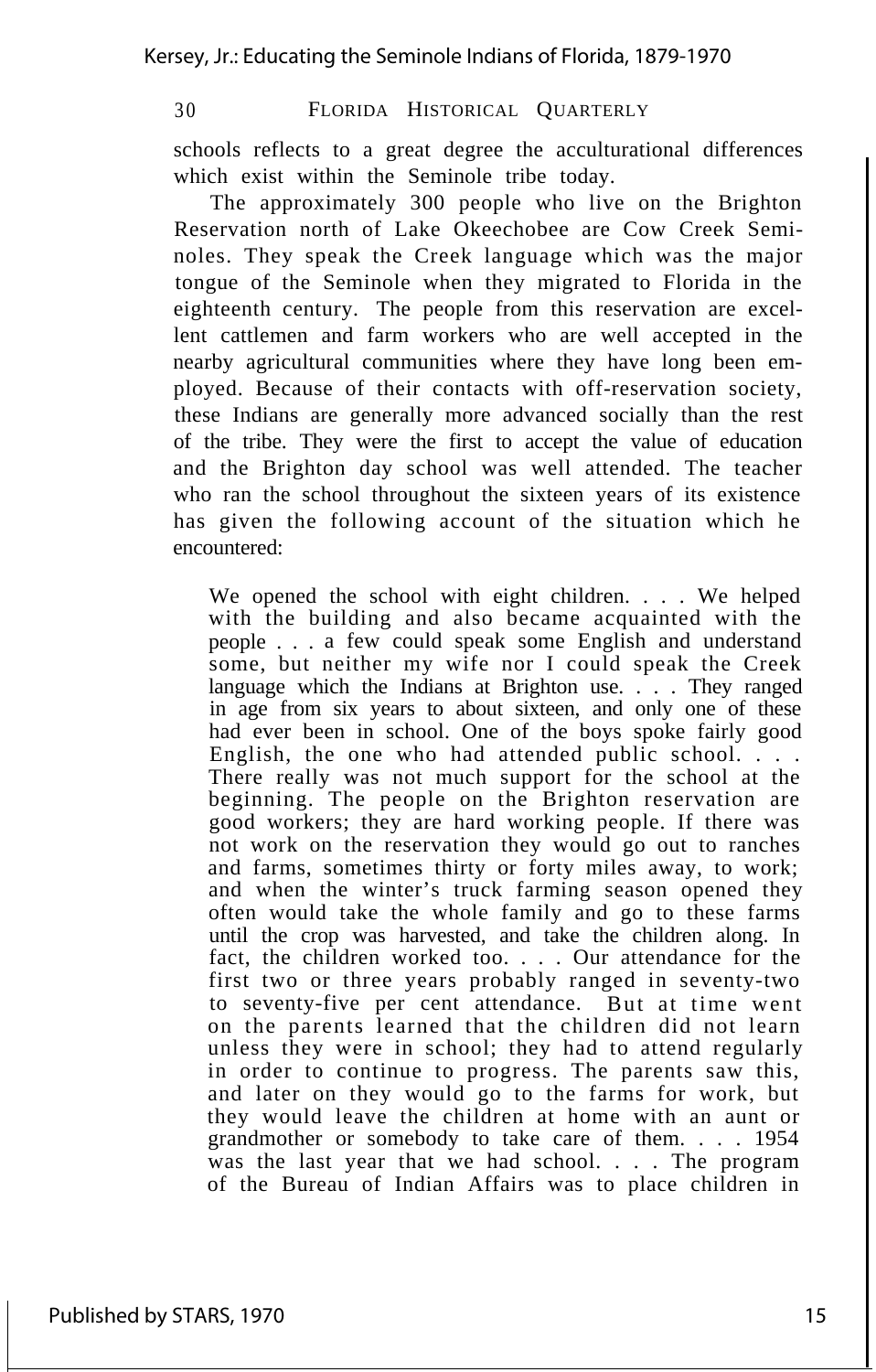public schools wherever it was possible, because the feeling was that they would be assimilated into the dominant culture better this way than if they were kept in segregated schools. . . . We had 100 per cent enrollment, every child on the reservation was in school. The average attendance for the last several years was ninety-five - ninety-six percent, which was better than most public schools had.

When the elementary school was closed in 1954 the children were transferred to the Okeechobee City schools. Today students from Brighton attend the public schools in Moore Haven. The first Seminole to graduate from a public high school in Florida was a Brighton youth, and the people from this reservation have supplied most of the current leadership for the Seminole tribe.

The people of the Big Cypress Reservation are Mikasuki speakers, many of whom have until recently been resident in the deep Everglades and have had limited contacts with white culture. Consequently, those tribal members who live on this virtually inaccessible site - there was no all-weather road into the area until the late 1950s - are the least acculturated and least prepared to accept change or adapt to the dominant culture. A third of the population still lives in the primitive thatched roof "chickee" which has served the tribe for over a century; few homes have adequate sanitation facilities; running water is a rarity. Adults work on nearby farms and ranches or for the tribe; the average annual income is extremely low, and there are numerous families on welfare. Many of the parents are illiterate and have little conception of the need for formal education. In such conditions it is difficult to foster a climate of opinion that is conducive to formal schooling of even the most rudimentary level. Nevertheless, because this settlement is over forty miles from the nearest town, the Bureau of Indian Affairs has continued to operate a four-year elementary day school with a resident teacher and staff. In addition to the normal school work, the staff provides two meals a day and tries to meet the major physical and health needs of the children. Beginning with the fifth grade the students are bused into the Clewiston public schools - a round trip of some ninety miles each day. The result has been low achievement, erratic attend-

<sup>30.</sup> Interview with William Boehmer, January 23, 1969. Tape in files of author.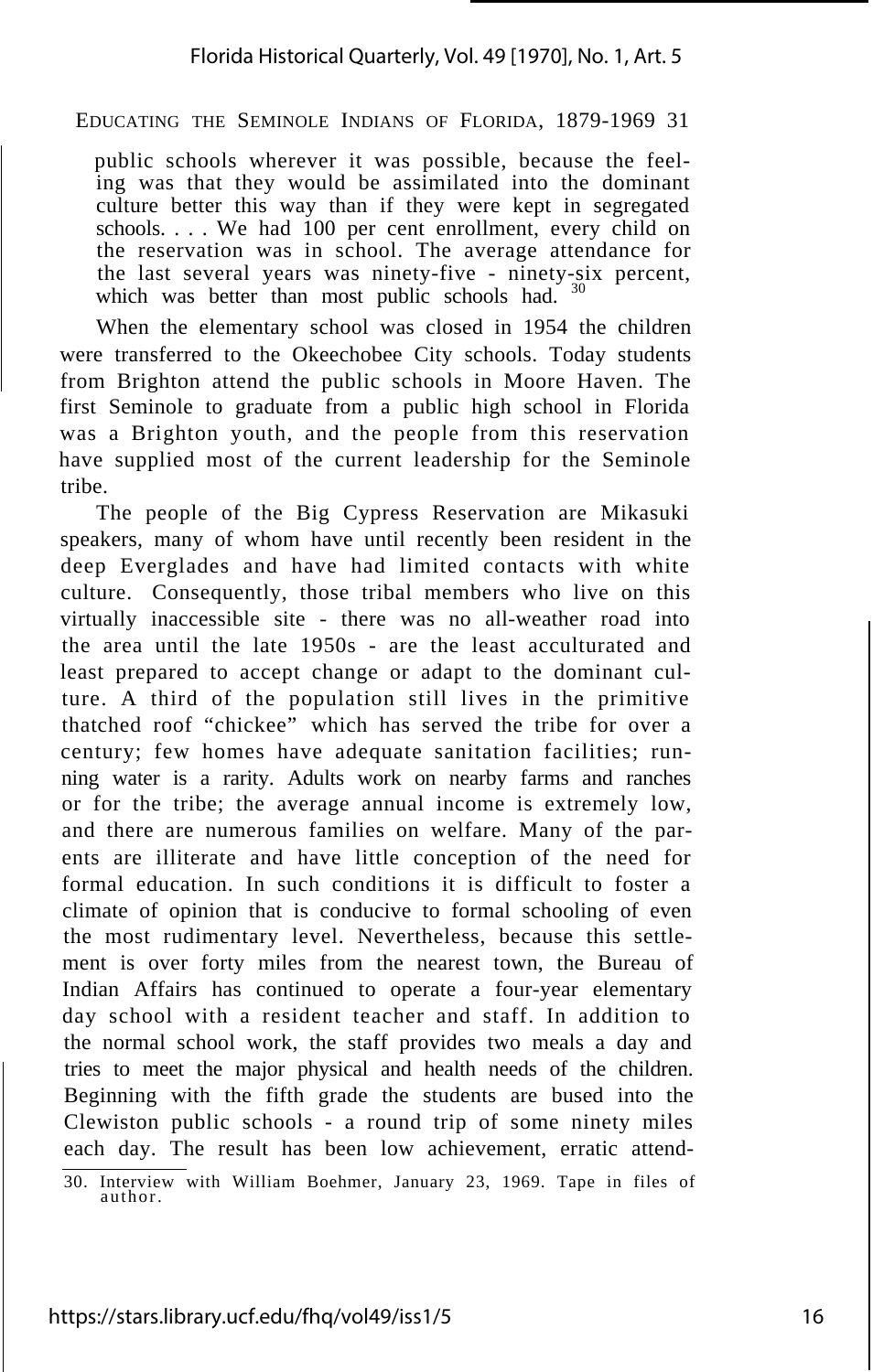ance, and a high drop-out rate; there was not a high school graduate from Big Cypress until 1963.

Today, the Hollywood Reservation (formerly Dania) presents yet another problem of Seminole social and economic assimilation. Although it is now surrounded by a metropolitan area, serves as the seat of tribal and Bureau of Indian Affairs offices, and offers the most modern living facilities, the people of this reservation are still insulated from the local society and economy. Very few Seminoles have moved off the reservation or hold full-time employment in nearby communities. The children attend public schools, and many graduate from high school; however, their social life, with the exception of organized athletics for boys, is mostly centered within their own group. There is little interracial dating and only a few mixed marriages are known. A few women participate in PTA activities, but most Seminoles take little part in off-reservation civic affairs. Thus, access to formal education has not served as a social or economic catalyst for these people to any appreciable degree.

A study of those Seminoles who have received a secondary or higher education dramatically points up just how limited their educational progress has been. The first members of the tribe to complete high school did so in 1945 at the Cherokee Indian School in North Carolina. However, it was not until 1957 that a Seminole graduated from a public high school in Florida. By 1970, only slightly over 150 Seminoles have completed high school or trade school, or approximately ten per cent of the tribe. Of this number fully a half are either unemployed or have great difficulty in securing and retaining permanent employment. Most of the others are employed either by the Bureau of Indian Affairs or in various tribal enterprises such as handicrafts or the cattle program. Only one Seminole has graduated from college, and he is presently teaching in a public school. This general lack of educational attainment has been a major cause of Indian youths' alienation from society. Their contacts with the outside world have led them to desire economic assimilation; however, they suffer from poor language facility, limited social skills, and generally lack the marketable skills which would allow them to be accepted by the dominant culture. This has created a great deal of frustration and interpersonal stress, often resulting in socially deviant behavior;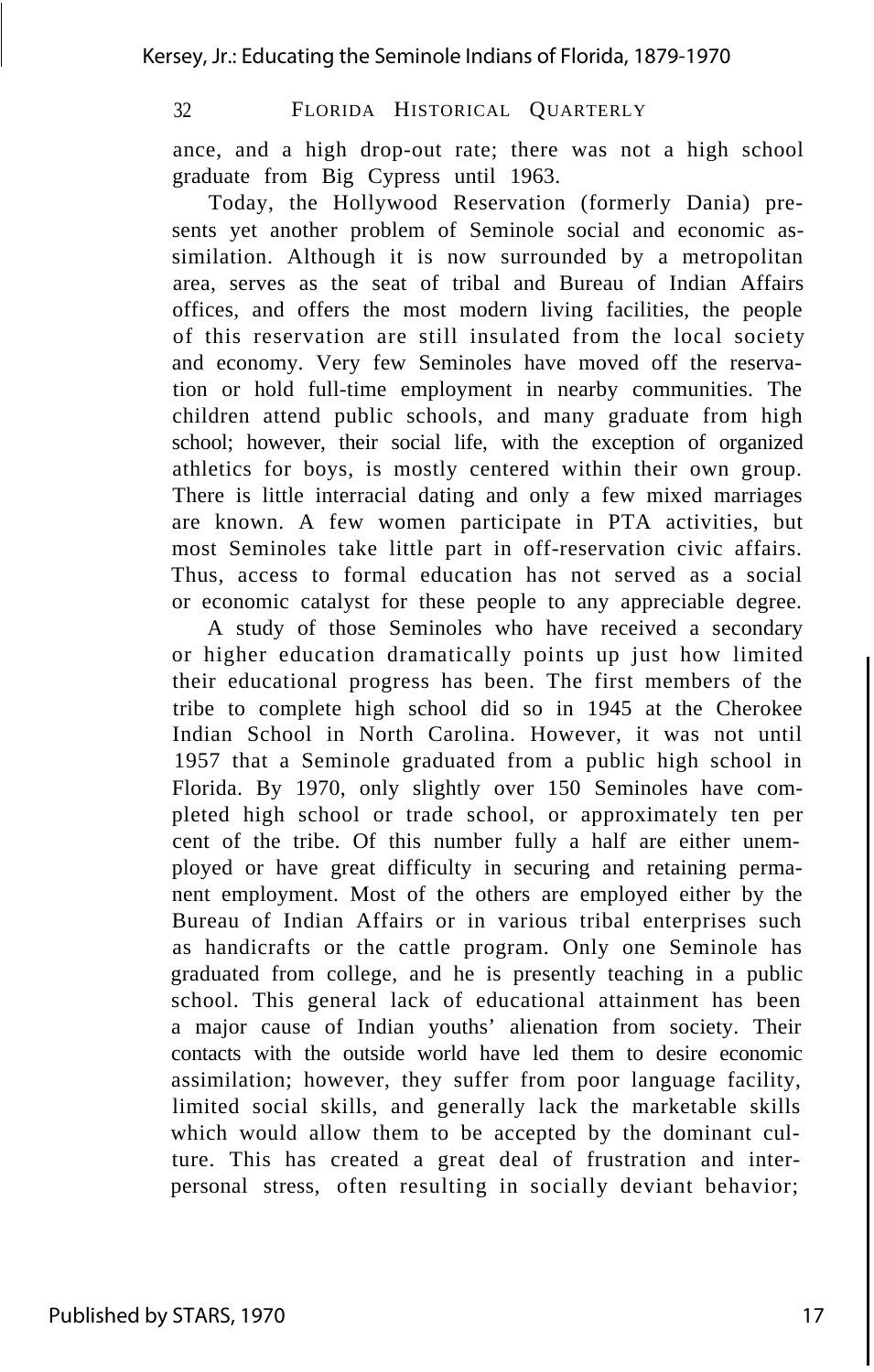#### Florida Historical Quarterly, Vol. 49 [1970], No. 1, Art. 5

EDUCATING THE SEMINOLE INDIANS OF FLORIDA, 1879-1969 33

alcoholism, glue and gas sniffing, sexual promiscuity, and illegitimacy are on the increase among young Seminoles. It will take the best efforts of the Bureau of Indian Affairs and tribal leaders to reverse this trend with educational and social programs that allow these young Indians to become useful and productive citizens.

Within the last few years tribal leadership has gravitated to the few educated Seminoles. One of the youths who graduated at Cherokee Indian School in 1945 now serves as tribal chairman, while the young man who was the first Seminole graduate of a Florida public high school is president of the tribal enterprises. It took the Seminoles many years to rise above partisan politics and tradition to call upon their best educated people for leadership-the incumbents are the first to hold those posts who were not functional illiterates. This accounts in part for the lack of progress by the tribe, even though it enjoys many potential economic advantages, notably valuable real estate holdings, that are not available to other Indians in this nation. A number of ill-starred business ventures in the past have left the tribe in precarious financial position, but with more astute management and an impending land settlement payment from the federal government, the Seminole tribe could recoup its losses and stake out a better financial future. This new leadership also promises much for the educational progress of the tribe through its full support of federal and state programs to upgrade the schooling and home life of Seminole children.

During the last two decades there has been increasing pressure to have Seminole children attend school and continue on to graduation. In the 1968-1969 school year there were 278 children aged six through eighteen attending school. Excepting those children who required special institutional situations, this represented ninety-five per cent of the children. Of this number only forty attended the federal day school on the Big Cypress Reservation, while forty-eight were away at federal boarding schools. The remainder were enrolled in the public schools of four south Florida counties.<sup>31</sup> In many instances this enrollment

<sup>31.</sup> School Attendance Report, Seminole Tribe, 1969. Seminole Indian Agency Files. These figures do not account for all Indian children attending school in Florida. In 1957 the U.S. Department of Interior allowed the Seminoles to set up a tribal government; a few years later about 400 dissidents elected to break away from the main body and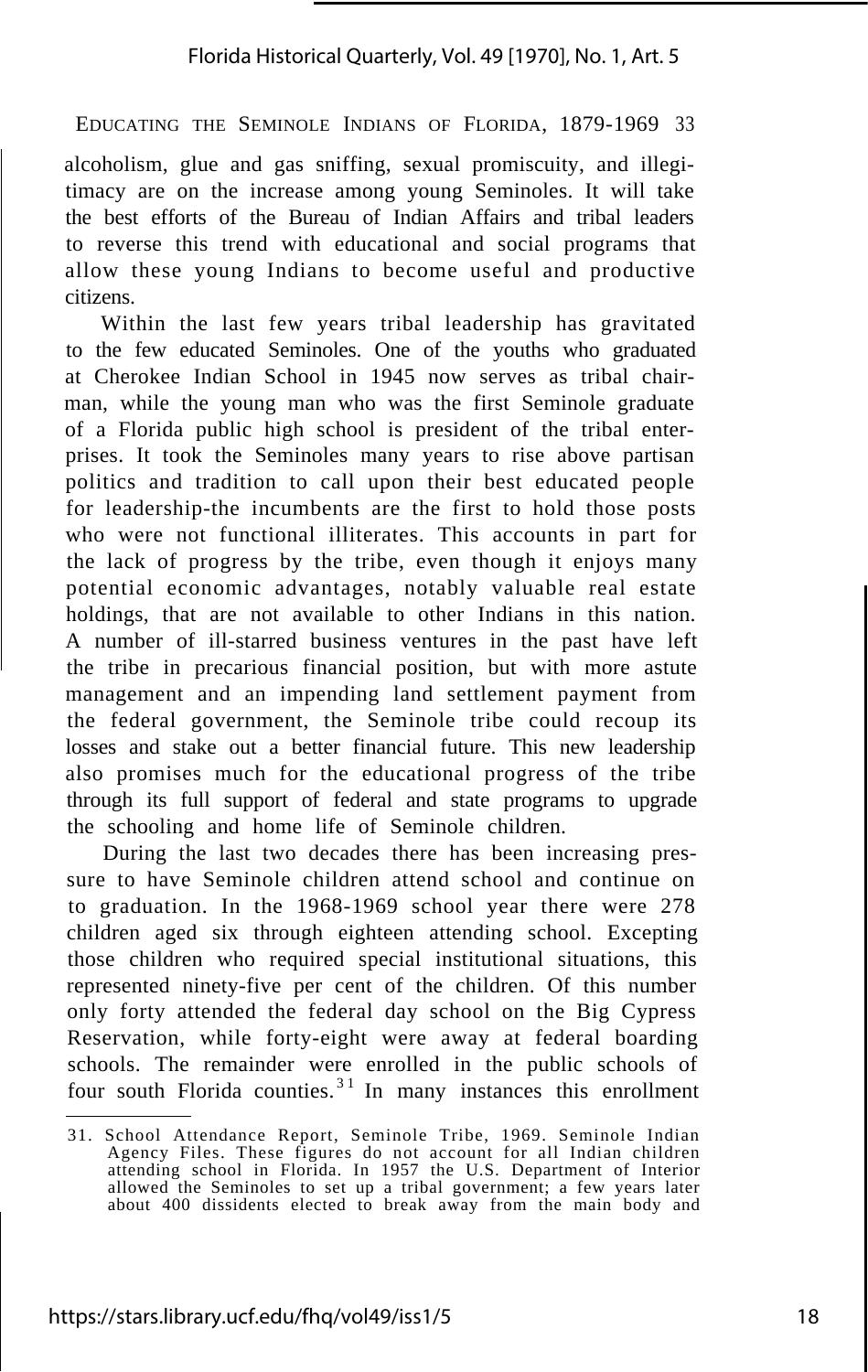has not been matched by diligent attendance, due in part to the distances involved and the apathy of many Seminole parents. To combat this, several programs have been initiated to make schooling more palatable. At the Big Cypress day school, which is within walking distance of most homes, free breakfasts are served to those students who must make the long bus ride to attend public school, as well as to the elementary schoolers. These children also receive free medical and dental services. Various federal welfare programs provide clothing and other necessities for children attending school if the families will take advantage of them. Since 1966 a Head Start program has operated on all three reservations to prepare the children for entry into formal schooling. In 1968 an adult literacy program was initiated on the Brighton and Big Cypress reservations to help illiterate parents reinforce what their children learn in school. As a last resort, children whose home situations preclude their regular attendance in the classroom are sent to federal boarding schools to continue their education. Even so, the drop-out rate among Seminoles is extraordinarily high. In a report to the U. S. Senate Subcommittee on Indian Education the Seminole Agency found: "In 1956 thirty-eight children entered first grade on the three reservations. Twelve years later, 1968, twelve students graduated from high schools. Seven (7) from public schools and five (5) from boarding schools. This would indicate a ratio of one-third  $(1/3)$  graduates to two-thirds  $(2/3)$  dropouts  $"$  32

Despite these appalling statistics there is some cause for optimism. Most of the Indian children presently in school have a high probability of remaining to graduation due to the efforts of the government and tribal officials. Moreover, a few Seminole youths who graduated from high school in the last three years have shown an interest in furthering their education; there are federal scholarships available for this purpose, and four Seminoles are currently enrolled in junior colleges and

establish their own tribal identity. This group, living along the Tamiami Trail or squatting on federal land along the northern boundary of the Everglades National Park, call themselves the Miccosukee Tribe. In 1962 a federal day school was opened to serve the children of this group.

<sup>32.</sup> Eugene W. Barrett, Superintendent Seminole Indian Agency, to U.S. Senate Subcommittee on Indian Education, January 21, 1969.